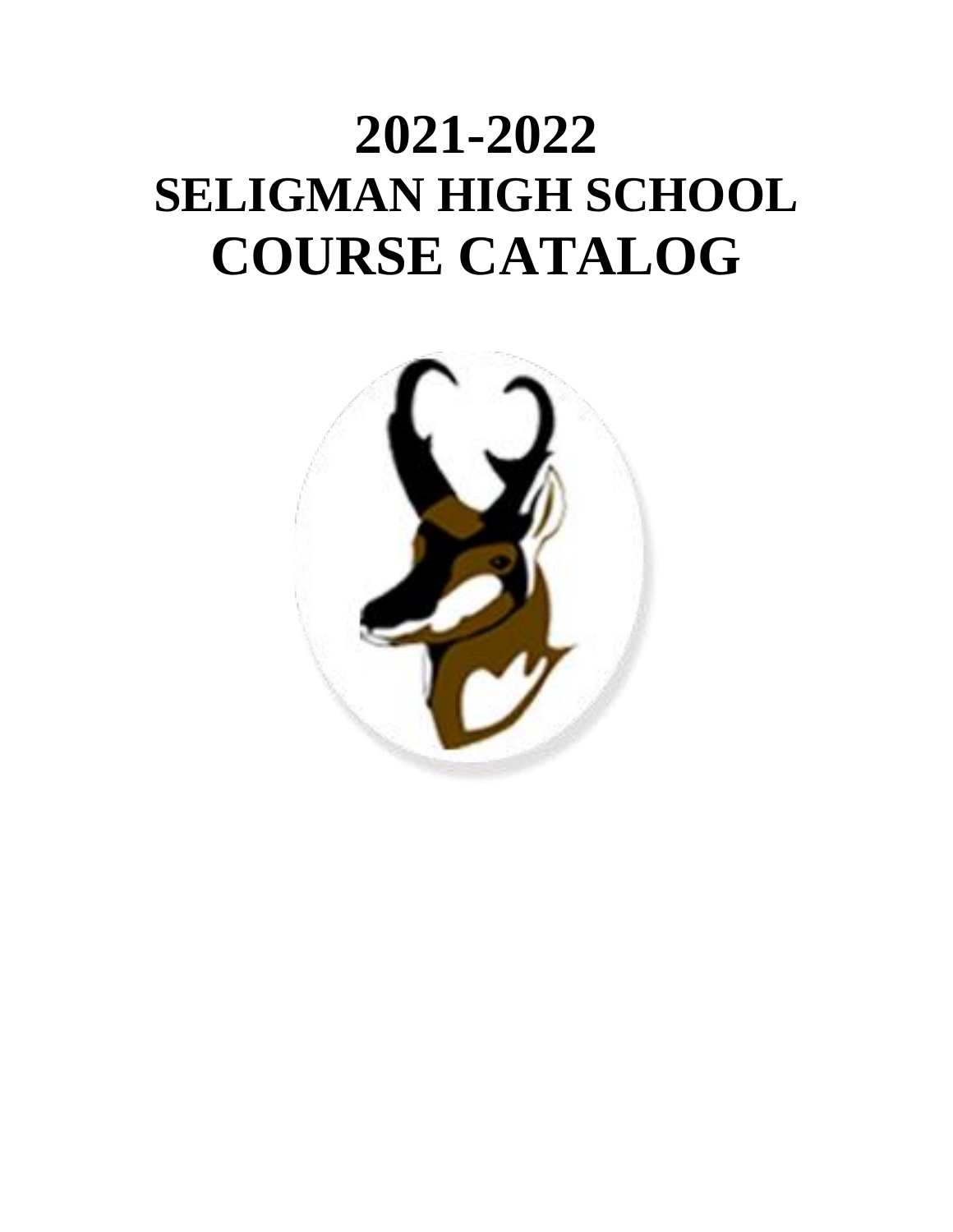## English

| English I                 |                  | A: AZ01001/ B: AZ01039    |
|---------------------------|------------------|---------------------------|
| Grades: 9                 | <b>Full Year</b> | 1 Credit                  |
| <i>Prerequisite: None</i> |                  | MEETS ENGLISH REQUIREMENT |

This course is for 9th grade students and builds on students' prior knowledge of language arts skills. Emphasis is placed on grammar and usage, academic vocabulary, speaking and listening skills, as well as reading literary and informational text. Writing activities will give students practice in organizing and developing various styles of composition, such as: narrative, argument, expository, research, and response to literature.

| English II              |                  | A: AZ01002/ B: AZ01040           |
|-------------------------|------------------|----------------------------------|
| Grades: 10              | <b>Full Year</b> | 1 Credit                         |
| Prerequisite: English I |                  | <b>MEETS ENGLISH REOUIREMENT</b> |

This course is for 10th grade students and builds on students' prior knowledge of language arts skills. The curriculum is a balance between reading various types of text and composition. Through the study of literature, informational text, and media, students can improve comprehension and analysis skills. Writing activities will give students practice in organizing and developing various styles of composition with an emphasis on understanding an author's intent and being able to write a supported argument.

| <b>English III</b>       |                  | A: AZ01003/ B: AZ01045    |
|--------------------------|------------------|---------------------------|
| Grades: 11               | <b>Full Year</b> | 1 Credit                  |
| Prerequisite: English II |                  | MEETS ENGLISH REQUIREMENT |
| ---<br>.                 |                  |                           |

This course is for 11th grade students and continues to develop reading, writing, and language skills, as well as speaking and listening experiences. Emphasis is placed on reading diverse texts at more critical levels. In addition to writing activities designed to accompany the reading material, attention is placed on refining students' abilities to write clearly with specific purpose in multiple forms and patterns.

| <b>English IV</b>         |                  | A: AZ01004/ B: AZ01004    |
|---------------------------|------------------|---------------------------|
| Grades: 12                | <b>Full Year</b> | 1 Credit                  |
| Prerequisite: English III |                  | MEETS ENGLISH REQUIREMENT |
|                           |                  |                           |

This course is for 12th grade students and continues to develop reading, writing, and language skills, as well as speaking and listening experiences. The course is designed to blend reading text and composition into a cohesive whole. Emphasis is placed on analytical and evaluative composition skills in combination with reading diverse critical texts. Students will continue to develop vocabulary and language skills as they write compositions in multiple forms and patterns.

### **Creative Writing Creative Writing AZ01104** Grades: 10,11,12 Full Year Full Year 1 Credit **Prerequisite: English I**  MEETS ENGLISH REQUIREMENT

This course offers students the opportunity to develop and improve their technique and individual style in poetry, short story, drama, essays, and other forms of prose. The emphasis of the courses is on writing; however, students may also study exemplary representations and authors to obtain a fuller appreciation of the form and craft, such as such as poetry or playwriting.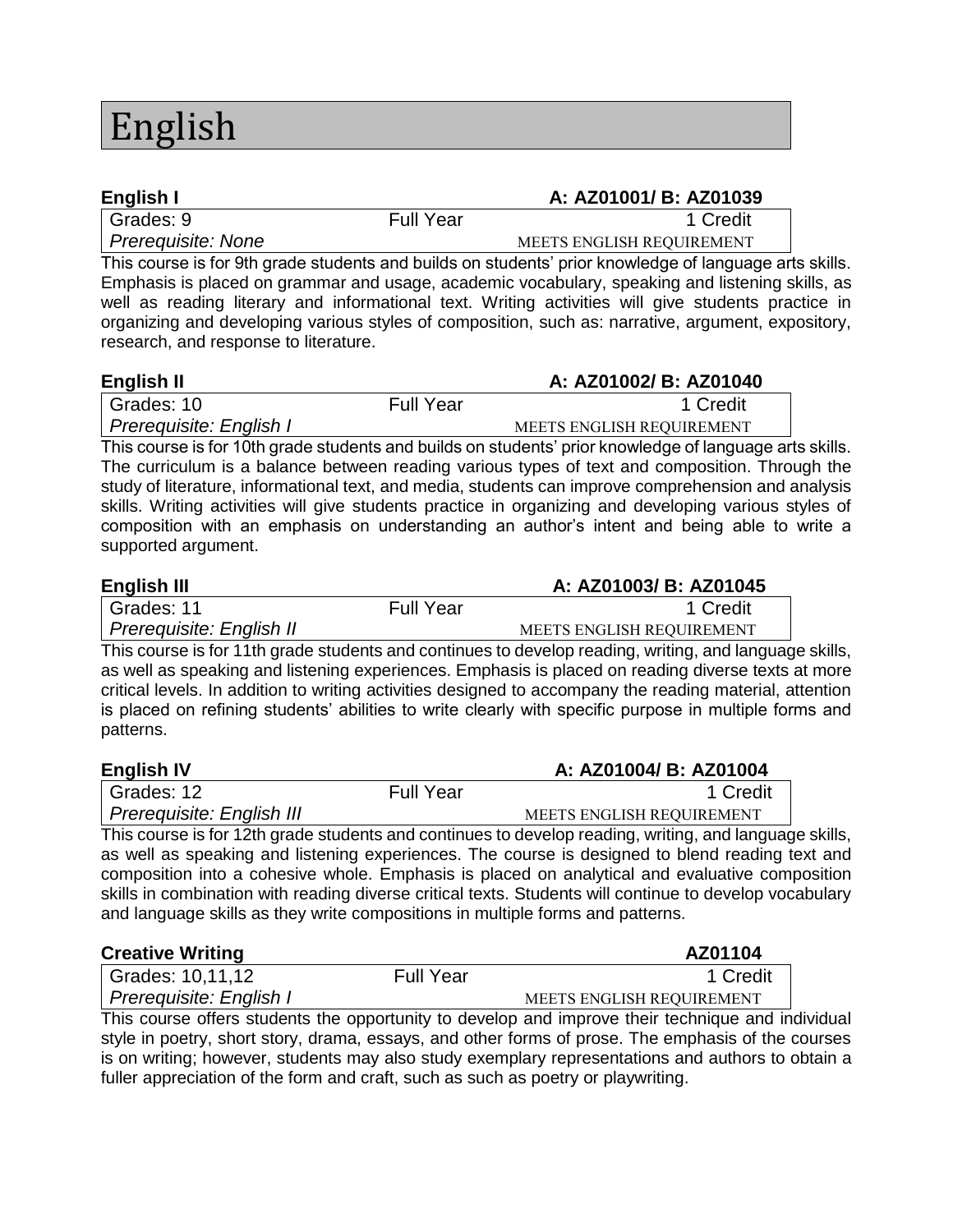### Mathematics

| Algebra I          |                  | A: AZ02052/ B: AZ02054        |
|--------------------|------------------|-------------------------------|
| Grades: 9,10,11,12 | <b>Full Year</b> | 1 Credit                      |
| Prerequisite: None |                  | <b>MEETS MATH REOUIREMENT</b> |

This course includes the study of properties and operations of the real number system; evaluating rational algebraic expressions; solving and graphing first degree equations and inequalities; translating word problems into equations; operations with and factoring of polynomials; and solving simple quadratic equations.

| Algebra II                        |                  | A: AZ02056/ B: AZ02059        |
|-----------------------------------|------------------|-------------------------------|
| Grades: 10,11,12                  | <b>Full Year</b> | 1 Credit                      |
| Prerequisite: Algebra I, Geometry |                  | <b>MEETS MATH REOUIREMENT</b> |
|                                   |                  |                               |

Algebra II course topics include field properties and theorems; set theory; operations with rational and irrational expressions; factoring of rational expressions; in-depth study of linear equations and inequalities; quadratic equations; solving systems of linear and quadratic equations; graphing of constant, linear, and quadratic equations; properties of higher degree equations; and operations with rational and irrational exponents.

| <b>Geometry</b>         |                  | A: AZ02072/ B: AZ02076        |
|-------------------------|------------------|-------------------------------|
| Grades: $9,10,11,12$    | <b>Full Year</b> | 1 Credit                      |
| Prerequisite: Algebra I |                  | <b>MEETS MATH REOUIREMENT</b> |

This course emphasizes an abstract, formal approach to the study of geometry, typically include topics such as properties of plane and solid figures; deductive methods of reasoning and use of logic; geometry as an axiomatic system including the study of postulates, theorems, and formal proofs; concepts of congruence, similarity, parallelism, perpendicularity, and proportion; and rules of angle measurement in triangle

| <b>Pre-Calculus</b>      |                  | AZ02110                       |
|--------------------------|------------------|-------------------------------|
| Grades: 11,12            | <b>Full Year</b> | 1 Credit                      |
| Prerequisite: Algebra II |                  | <b>MEETS MATH REOUIREMENT</b> |

Pre-Calculus courses combine the study of Trigonometry, Elementary Functions, Analytic Geometry, and Math Analysis topics as preparation for calculus. Topics typically include the study of complex numbers; polynomial, logarithmic, exponential, rational, right trigonometric, and circular functions, and their relations, inverses and graphs; trigonometric identities and equations; solutions of right and oblique triangles; vectors; the polar coordinate system; conic sections; Boolean algebra and symbolic logic; mathematical induction; matrix algebra; sequences and series; and limits and continuity.

| <b>Business Math</b>              |            | AZ02154                |
|-----------------------------------|------------|------------------------|
| Grades: 11,12                     | 1 Semester | 0.5 Credit             |
| Prerequisite: Algebra I, Geometry |            | MEETS MATH REQUIREMENT |
| ___                               |            |                        |

This course will reinforce general math skills, emphasize speed and accuracy in computations, and use these skills in a variety of business applications. Students will reinforce general math topics (e.g., arithmetic, measurement, statistics, ratio and proportion, exponents, formulas, and simple equations) by applying these skills to business problems and situations; applications might include wages, hourly rates, payroll deductions, sales, receipts, accounts payable and receivable, financial reports, discounts, and interest.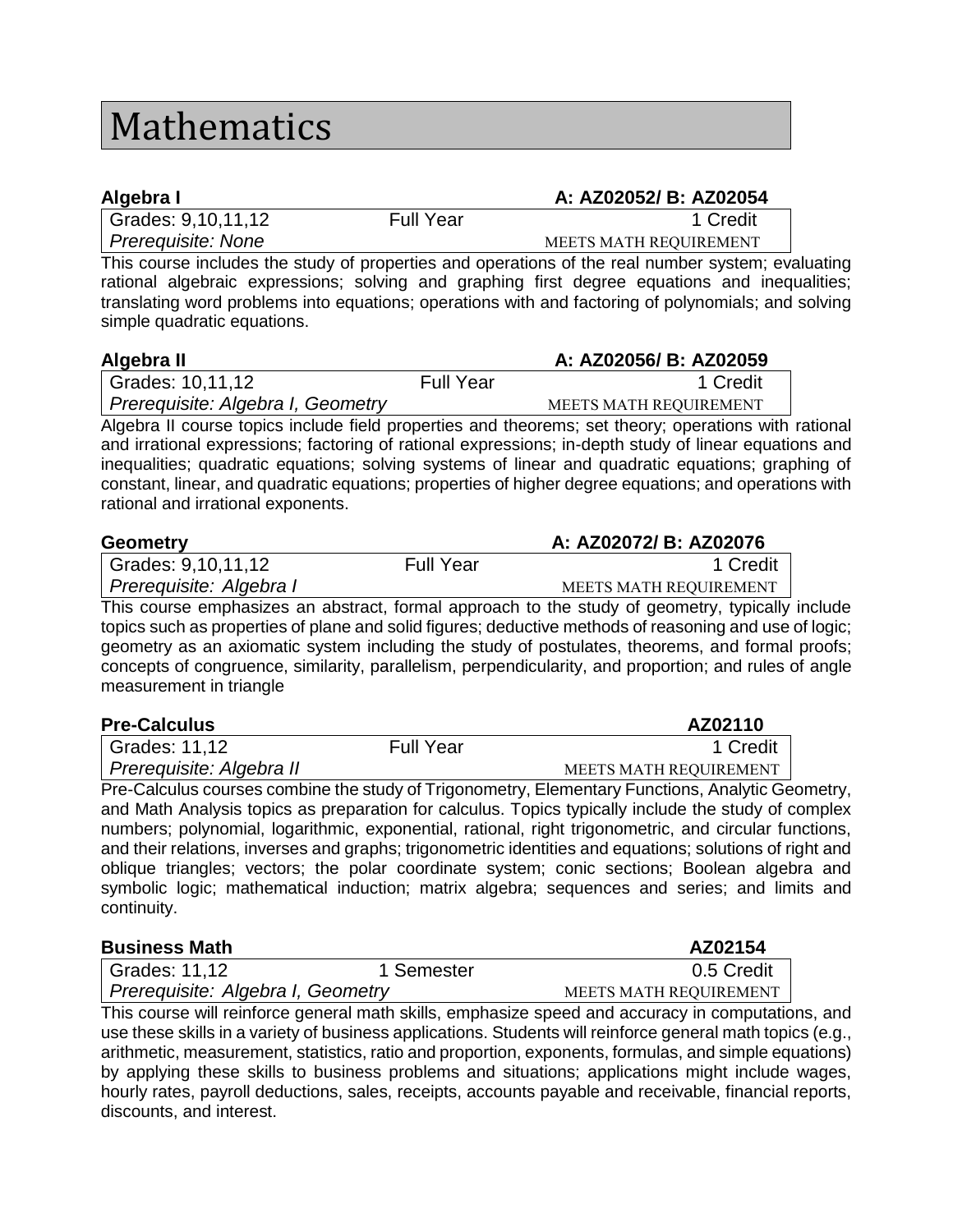| <b>Consumer Math</b> | AZ02157 |
|----------------------|---------|
|                      |         |

Grades: 11,12 1 Semester 1 1 Semester 0.5 Credit **Prerequisite: Algebra I, Geometry MEETS MATH REQUIREMENT** 

This course will reinforce general math topics (such as arithmetic using rational numbers, measurement, ratio and proportion, and basic statistics) and apply these skills to consumer problems and situations. Applications typically include budgeting, taxation, credit, banking services, insurance, buying and selling products and services, home and/or car ownership and rental, managing personal income, and investment.

### Science

| <b>Earth Science</b> |                  | AZ03001                       |
|----------------------|------------------|-------------------------------|
| Grades: 9,10,11,12   | <b>Full Year</b> | 1 Credit                      |
| Prerequisite: None   |                  | MEETS SCIENCE/LAB REQUIREMENT |

Earth Science is a laboratory course focusing on the study of geologic structures and forces, the waters on our planet, and the atmospheric forces that shape our world. This course explores oceanography, geology, astronomy, meteorology, and geography. Students will learn about scientific inquiry, plate tectonics, and geologic time, and will have a clear understanding of the dynamic forces at work in the world around them, becoming better caretakers of the planet.

| <b>Biology</b>            |                  | AZ03051                                                                                     |
|---------------------------|------------------|---------------------------------------------------------------------------------------------|
| Grades: 9,10,11           | <b>Full Year</b> | 1 Credit                                                                                    |
| <i>Prerequisite: None</i> |                  | MEETS SCIENCE/LAB REQUIREMENT                                                               |
|                           |                  | This course is designed to provide information regarding the fundamental consents of life a |

This course is designed to provide information regarding the fundamental concepts of life and life processes. It includes such topics as cell structure and function, general plant and animal physiology, genetics, and taxonomy.

| Anatomy               |            | AZ03054    |
|-----------------------|------------|------------|
| Grades: 10,11,12      | 1 Semester | 0.5 Credit |
| Prereguisite: Biology |            |            |

Anatomy courses present an in-depth study of the human body and biological system. Students study such topics as anatomical terminology, cells, and tissues and typically explore functional systems such as skeletal, muscular, circulatory, respiratory, digestive, reproductive, and nervous systems.

| <b>Chemistry</b>        |                  | AZ03101                       |
|-------------------------|------------------|-------------------------------|
| Grades: 10,11,12        | <b>Full Year</b> | 1 Credit                      |
| Prerequisite: Algebra I |                  | MEETS SCIENCE/LAB REQUIREMENT |

Chemistry courses involve studying the composition, properties, and reactions of substances. This course explores such concepts as the behaviors of solids, liquids, and gases; acid/base and oxidation/reduction reactions; and atomic structure. Chemical formulas and equations and nuclear reactions are also studied.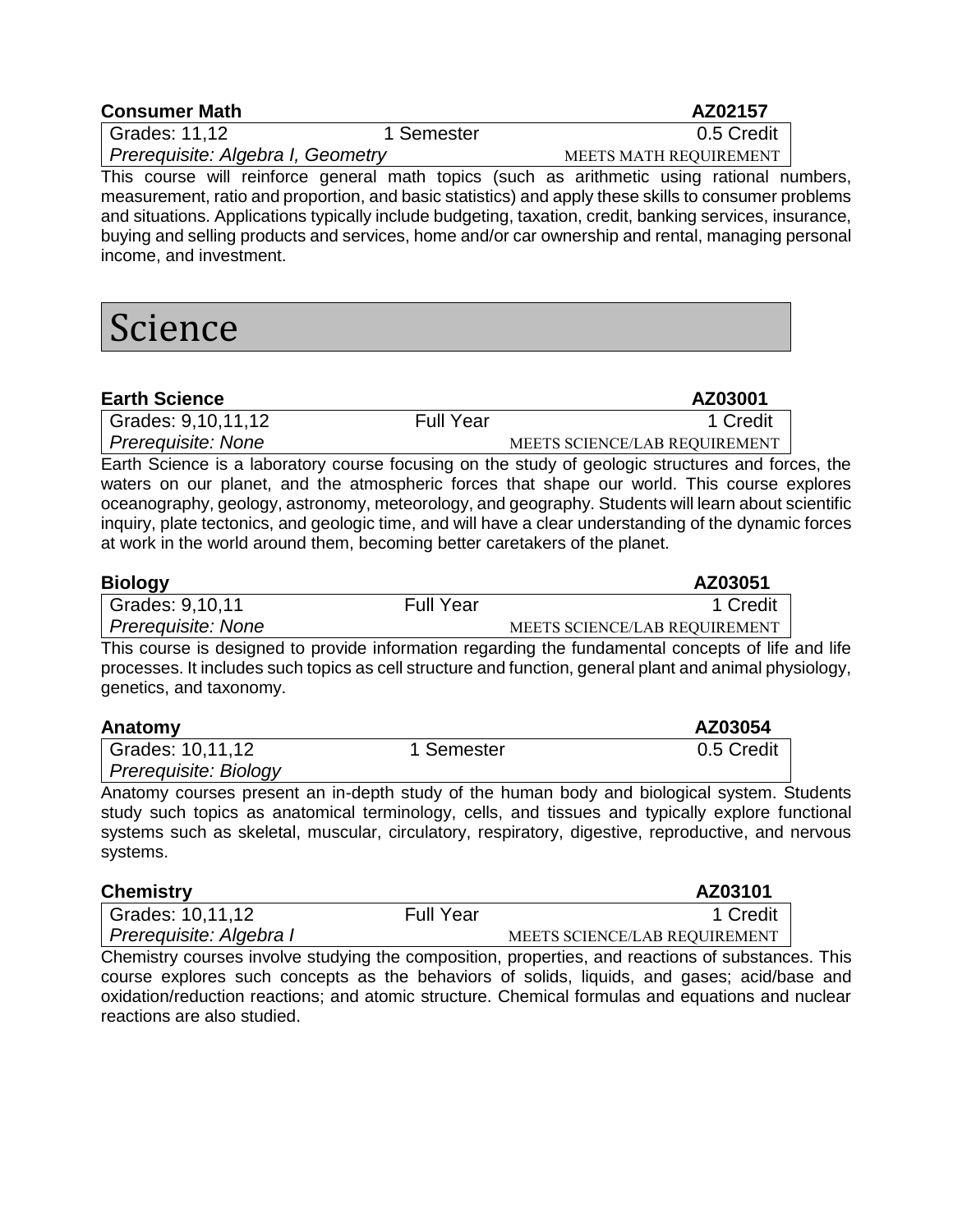| <b>Physics</b>           |                  | AZ03151                       |
|--------------------------|------------------|-------------------------------|
| Grades: 11,12            | <b>Full Year</b> | 1 Credit                      |
| Prerequisite: Algebra II |                  | MEETS SCIENCE/LAB REOUIREMENT |

Physics courses involve the study of the forces and laws of nature affecting matter, such as equilibrium, motion, momentum, and the relationships between matter and energy. The study of physics includes examination of sound, light, and magnetic and electric phenomena.

| <b>Physical Science</b> |            | AZ03159    |
|-------------------------|------------|------------|
| Grades: 9,10,11,12      | 1 Semester | 0.5 Credit |
| Prerequisite: None      |            |            |

This course involves the study of the structures and states of matter. This course includes such topics as forms of energy, wave phenomenon, electromagnetism, and physical and chemical interactions.

### Social Studies

#### **World History AZ04051**

| Grades: 10         | <b>Full Year</b> | 1 Credit                         |
|--------------------|------------------|----------------------------------|
| Prerequisite: None |                  | MEETS SOCIAL STUDIES REOUIREMENT |

This course provides students with an overview of the history of human society from early civilization to the contemporary period, examining political, economic, social, religious, military, scientific, and cultural developments. It also includes geographical studies.

| <b>U.S. History</b> |                  | AZ04101                                                           |  |
|---------------------|------------------|-------------------------------------------------------------------|--|
| Grades: 11          | <b>Full Year</b> | 1 Credit                                                          |  |
| Prerequisite: None  |                  | MEETS SOCIAL STUDIES REQUIREMENT                                  |  |
|                     |                  | 그대로 그 지수는 어머니는 어머니는 그 사람들은 어머니는 어머니의 사람들이 어머니는 어머니는 그 사람들을 하고 있다. |  |

This course provides students with an overview of the history of the United States, examining time periods from discovery or colonialism through World War II or after. It includes a historical overview of political, military, scientific, and social developments.

| <b>Civics</b>      |                                                                                           | AZ04161                          |
|--------------------|-------------------------------------------------------------------------------------------|----------------------------------|
| Grades: 12         | 1 Semester                                                                                | 0.5 Credit                       |
| Prerequisite: None |                                                                                           | MEETS SOCIAL STUDIES REQUIREMENT |
|                    | This course examines the general structure and functions of American systems of governmer |                                  |

se examines the general structure and functions of American systems of government, the roles and responsibilities of citizens to participate in the political process, and the relationship of the individual to the law and legal system.

| <b>Economics</b>          |            | AZ04201                          |
|---------------------------|------------|----------------------------------|
| Grades: 12                | 1 Semester | 0.5 Credit                       |
| <i>Prerequisite: None</i> |            | MEETS SOCIAL STUDIES REQUIREMENT |

This course provides students with an overview of economics with primary emphasis on the principles of microeconomics and the U.S. economic system. This course will cover topics such as principles of macroeconomics, international economics, and comparative economics.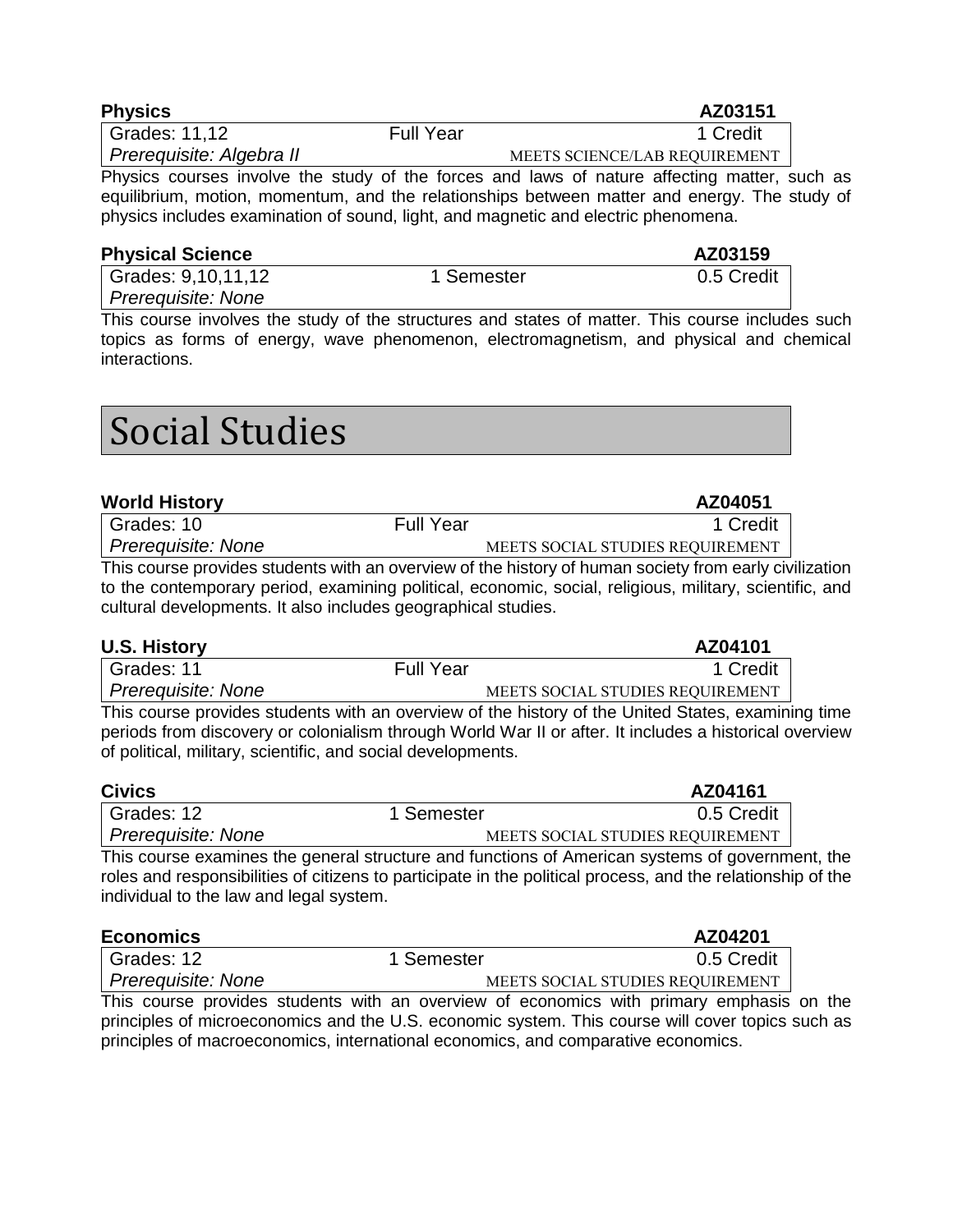| <b>Crafts</b>                |                  | AZ05165                    |
|------------------------------|------------------|----------------------------|
| <b>Grades: 9, 10, 11, 12</b> | <b>Full Year</b> | 1 Credit                   |
|                              |                  | MEETS ELECTIVE REQUIREMENT |

Crafts help students apply fundamental processes of artistic express to the materials and aesthetics of craft. Students explore the knowledge and types of folk arts and ways in which objects have been created for practical, religious, spiritual, and cultural needs of people around the work. Students learn a wide range of different craft forms and are able to create individual works of art. The course covers the language, materials, and processes of a particular craft form and the design elements and principles supporting that form, along with discussion and exploration of career opportunities. Included is the study of major artists, art movements, and styles supporting each craft form. No Prerequisite.

| <b>Graphic Design</b> |                  | AZ05162                                 |
|-----------------------|------------------|-----------------------------------------|
| Grades: $9, 10$       | <b>Full Year</b> | 1 Credit                                |
|                       |                  | MEETS FINE ARTS OR ELECTIVE REOUIREMENT |

Graphic Design courses emphasize design elements and principles in the purposeful arrangement of images and text to communicate a message. They focus on creating art products such as advertisements, product designs, and identity symbols. Graphic Design courses may investigate the computer's influence on and role in creating contemporary designs and provide a cultural and historical study of master design works of different periods and styles. Course will incorporate AVID strategies for study, organization, and client/designer processes.

| <b>Creative Art: Drawing &amp; Painting (2D)</b> |                  | AZ05155                                 |
|--------------------------------------------------|------------------|-----------------------------------------|
| Grades: 9,10,11,12                               | <b>Full Year</b> | 1 Credit                                |
|                                                  |                  | MEETS FINE ARTS OR ELECTIVE REOUIREMENT |

Drawing/Painting courses focus on the inter-relationships that occur between drawing and painting using a variety of media and techniques, emphasizing observation and interpretation of the visual environment. These courses typically include applying the elements of art and principles of design, along with a study of art and artists from a worldwide perspective, and instruction in the critique process. Advanced courses may encourage students to refine their creative process and develop their own artistic styles following and breaking from traditional conventions.

| <b>Creative Art: Sculpture (3D)</b> |                  | AZ055158                                |
|-------------------------------------|------------------|-----------------------------------------|
| Grades: 9,10,11,12                  | <b>Full Year</b> | 1 Credit                                |
|                                     |                  | MEETS FINE ARTS OR ELECTIVE REOUIREMENT |

This course promotes creative expression through three-dimensional works. It explores representational and abstract sculpture through subtractive (carving), additive (modeling), and assemblage techniques in one or more media. The course includes the production of representational and abstract sculptures while incorporating elements of art and principles of design, along with a study of historical and contemporary sculpture and sculptors from a worldwide perspective. These courses also provide instruction in the process of responding to art through analysis, critique, and interpretation for the purpose of reflecting on and refining work.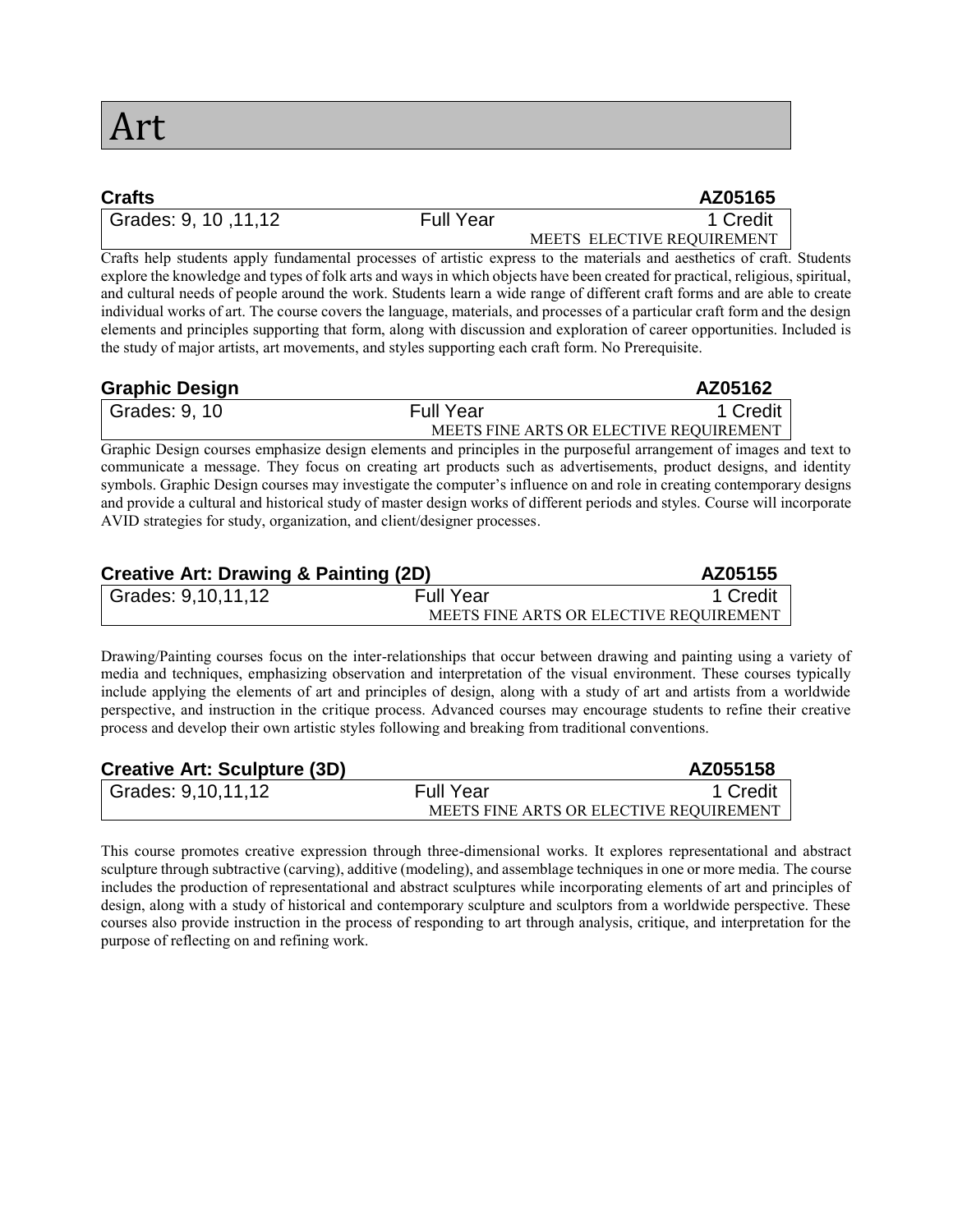### Foreign Language

| Spanish I            |                  | AZ06101                                        |
|----------------------|------------------|------------------------------------------------|
| <sup>I</sup> Grades: | <b>Full Year</b> | 1 Credit                                       |
| Prerequisite: None   |                  | MEETS ELECTIVE OR FOREIGN LANGUAGE REQUIREMENT |

Designed to introduce students to Spanish language and culture, this course prepares students to communicate authentically in Spanish by interpreting (reading, listening, viewing), exchanging (speaking and listening; reading and writing), and presenting (speaking, writing) information on a variety of topics. They introduce the relationships among the products, practices, and perspectives of Spanish-speaking cultures.

| <b>Spanish II</b>       |                  | AZ06102                                        |
|-------------------------|------------------|------------------------------------------------|
| <sup>I</sup> Grades:    | <b>Full Year</b> | 1 Credit                                       |
| Prerequisite: Spanish I |                  | MEETS ELECTIVE OR FOREIGN LANGUAGE REOUIREMENT |

Spanish II builds upon skills developed in Spanish I, preparing students to communicate authentically in Spanish by interpreting (reading, listening, viewing), exchanging (speaking and listening; reading and writing), and presenting (speaking, writing) information on concrete topics. This course introduces the relationships among the products, practices, and perspectives of Spanish-speaking cultures.

## Physical Education

| <b>Fitness</b>     |                                                                                                    | AZ08005                              |
|--------------------|----------------------------------------------------------------------------------------------------|--------------------------------------|
| Grades: 9,10,11,12 | <b>Full Year</b>                                                                                   | 1 Credit                             |
| Prerequisite: None |                                                                                                    | MEETS PHYSICAL EDUCATION REQUIREMENT |
|                    | This Fitness/Conditioning course will emphasize conditioning activities that help develop muscular |                                      |

strength, flexibility, and cardiovascular fitness. This is a moderately active course and appropriate clothing is required. May be repeated for elective credit.

| <b>Physical Education</b> |                                      | AZ08001  |
|---------------------------|--------------------------------------|----------|
| Grades: 9,10,11,12        | <b>Full Year</b>                     | 1 Credit |
| Prerequisite: None        | MEETS PHYSICAL EDUCATION REQUIREMENT |          |

This course introduces students to the importance of physical activity in order to live a longer, healthier, enjoyable life; including flexibility training and cardiovascular and strength development. Team sports, dual and individual, are emphasized. The health related physical fitness test is administered once each semester. This is a moderately active course and appropriate clothing is required. May be repeated for elective credit.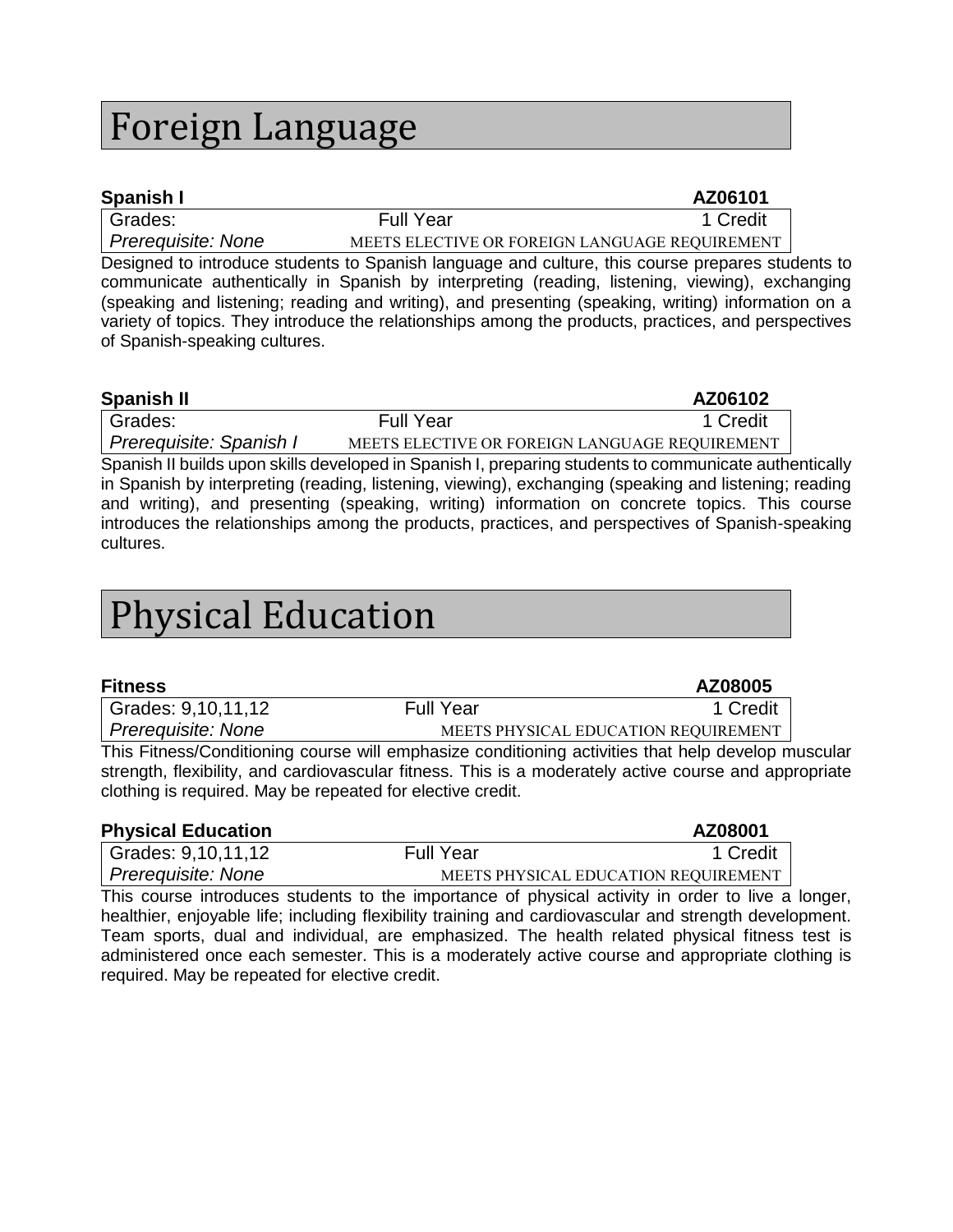## CTE: Agriculture

### **Equine Science AZ18902**

Grade: 11 **Full Year** 1 Credit *Prerequisite: Veterinary Science or Instructor Approval*

**MEETS CTE OR ELECTIVE REQUIREMENT** 

This course is designed to spark students' interest in the equine industry and help provide them with skills that could be used in later classes as well as everyday life. Students will be competing in FFA events in which they can utilize their technical and leadership skills. Equine Science courses focus on the care and management of horses. Animal nutrition, health, behavior, reproduction and breeding, anatomy and physiology, facilities, handling and training, and grooming are typical areas of study. Students also have an opportunity to earn college credit by doing dual enrollment through Yavapai College.

#### **Veterinary Science AZ18901**

Grade: 10 Full Year Full Year 1 Credit *Prerequisite: Equine Science or Instructor Approval* **MEETS CTE OR ELECTIVE REQUIREMENT** 

This course will open the doors to an in depth look at what it takes to become a veterinary assistant, with a chance for certification. Students will be competing in FFA events in which they can utilize their technical and leadership skills. Veterinary Science courses impart information about the causes, diagnosis, and treatment of diseases and injuries of animals, typically emphasizing domestic and farm animals. Course topics focus on anatomy and physiology, nutrition, behavior, and reproduction, but may also include other areas of study as appropriate.

#### **Agriculture Mechanics** Azia and Azia and Azia and Azia and Azia and Azia and Azia and Azia and Azia and Azia and Azia and Azia and Azia and Azia and Azia and Azia and Azia and Azia and Azia and Azia and Azia and Azia and

| Grade: 12 | <b>Full Year</b>                                           | 1 Credit                          |
|-----------|------------------------------------------------------------|-----------------------------------|
|           | Prerequisite: Intro. To Agriculture or Instructor Approval |                                   |
|           |                                                            | MEETS CTE OR ELECTIVE REQUIREMENT |

This course will open the doors to a diversified career path. Students will be learning the skills of arc and MIG welding, acetylene cutting, hot and cold metalworking, woodworking, power tools, paints and painting, plumbing, and sketching and drawing plans. Students will be constructing entry-level projects in woodworking and metalworking. Attainment of these skills will enable a student to seek employment in welding, equipment manufacturing and sales, body repair and steel fabricators. Students will have an opportunity to become active in the Seligman FFA. Agriculture Mechanics and Equipment courses provide students with the engineering and power technology principles, skills, and knowledge that are specifically applicable to the agricultural industry. Typical topics include the operation, maintenance, and repair of power, electrical, hydraulic, and mechanical systems.

| <b>Introduction to Agriculture</b>                                                           |                  |                                   | AZ18900 |          |
|----------------------------------------------------------------------------------------------|------------------|-----------------------------------|---------|----------|
| Grade:9                                                                                      | <b>Full Year</b> |                                   |         | 1 Credit |
| Prerequisite: None                                                                           |                  | MEETS CTE OR ELECTIVE REQUIREMENT |         |          |
| This opter large course will great the deeps to a diversified escare path it is an introduct |                  |                                   |         |          |

This entry-level course will open the doors to a diversified career path. It is an introduction to Agriculture and all the opportunities this broad industry provides. The students will be introduced to careers in agriculture, plant science, greenhouse environments, landscaping, animal science, soils, water quality, aquaculture, shop practices, and FFA leadership. This course is designed to spark students' interest in the agricultural industry and help provide them with skills that could be used in later classes as well as everyday life. Students will be competing in FFA events in which they can utilize their technical and leadership skills.